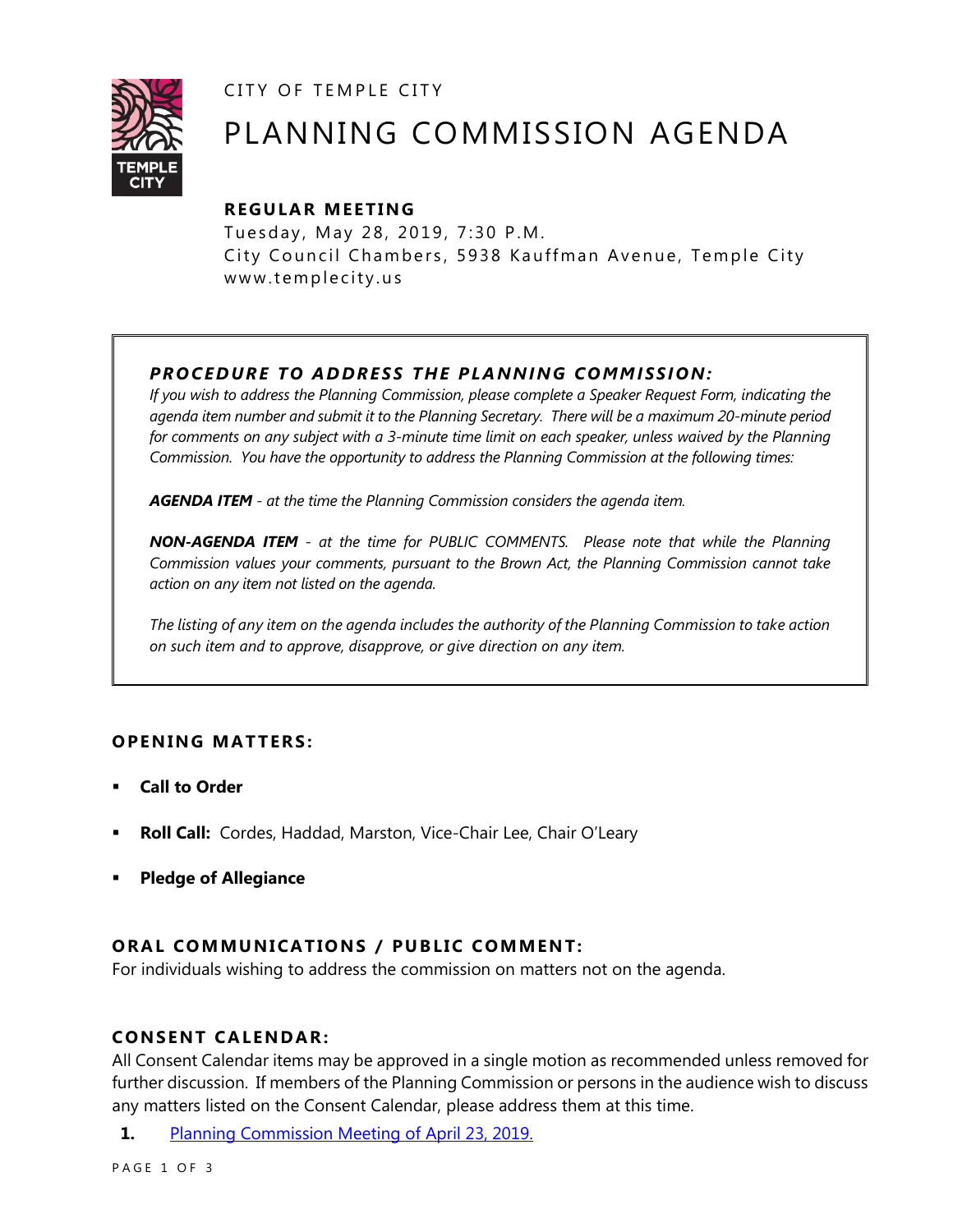### **PUBLIC HEARING:**

- **2. PL 17-1098** [A tentative parcel map and major site plan review for a flag lot subdivision and](https://www.ci.temple-city.ca.us/DocumentCenter/View/12495/PL-17-1098-10558-Olive-Attachment-1) [for the construction of a single-family house on the front lot.](https://www.ci.temple-city.ca.us/DocumentCenter/View/12495/PL-17-1098-10558-Olive-Attachment-1)
	- Address: 10558 Olive Street
	- Recommendation: Adopt the attached Resolution finding that the project is exempt from CEQA and approving File 17-1098 subject to the recommended conditions of approval.

Project Planner: Adam Gulick [AGulick@TempleCity.us](mailto:AGulick@TempleCity.us)

#### **PUBLIC HEARING:**

- **3. PL 18-1281** A tentative parcel map and major site plan review for a flag lot subdivision and [for the construction of a single-family house](https://www.ci.temple-city.ca.us/DocumentCenter/View/12496/PL-18-1281-8630-Hermosa-Attachment-2) on each parcel and an accessory dwelling unit on [the rear parcel.](https://www.ci.temple-city.ca.us/DocumentCenter/View/12496/PL-18-1281-8630-Hermosa-Attachment-2) 
	- Address: 8630 Hermosa Drive
	- Recommendation: Adopt the attached Resolution finding that the project is exempt from CEQA and approving File 18-1281 subject to the recommended conditions of approval.
	- Project Planner: Adam Gulick [AGulick@templecity.us](mailto:AGulick@templecity.us)

### **FUTURE AGENDA ITEMS AND REPORTS:**

**4. Planning Manager's Report**

Update on current projects and future agenda items.

**5. Comments from Commissioners**

### **ADJOU RNMENT:**

**6.** Adjourn to a Planning Commission Meeting on Tuesday, June 11, 2019 at 7:30 p.m., City Council Chambers, Civic Center, 5938 Kauffman Avenue, Temple City.